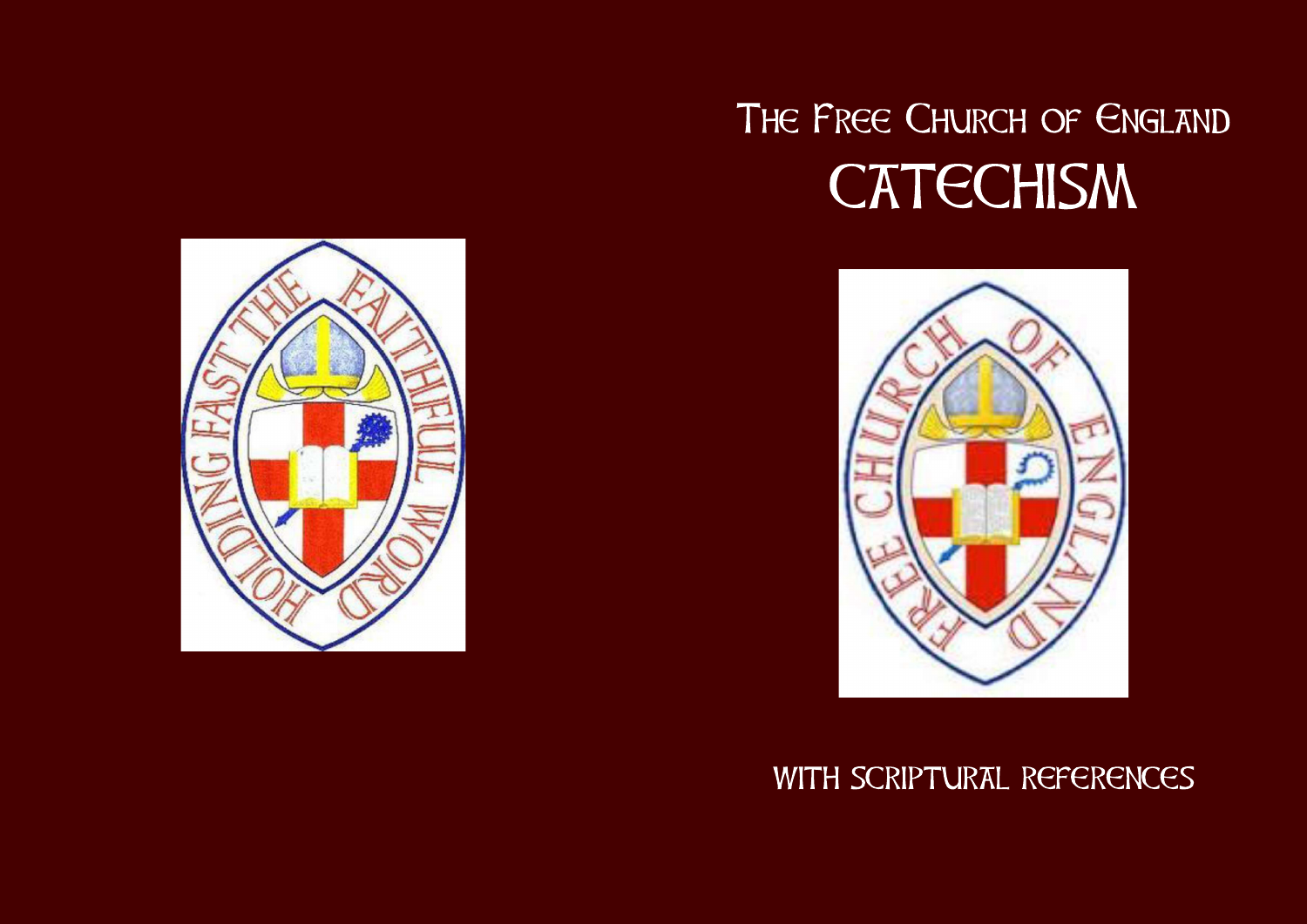## THE FREE CHURCH OF ENGLAND

### *OTHERWISE CALLED* THE REFORMED EPISCOPAL CHURCH

## A CATECHISM WITH SCRIPTURAL REFERENCES

Authorised by the General Council of the Free Church of England 2010/2019

#### COMMENDATION BY THE BISHOP PRIMUS

Christians are people who are to be prepared to give a reason for the hope that is in them (1 Peter 3:15). In the Free Church of England it is our constant endeavour to help people of all ages to understand their faith and the great Scriptural truths to which we hold firm.

Over the years one of the teaching tools that we have used has been the *Catechism with Scriptural Proofs* prepared many years ago by Bishop Philip Eldridge. This was based on the Catechism in the Book of Common Prayer, but with Scriptural references added, so that people can see for themselves that all that we teach is based on the Word of God.

Bishop Eldridge's Catechism is now out of print, so the Doctrine and Worship Committee has prepared a revised version, suitable for the needs of the 21st century. The core of this is identical with the older Catechism, but some new sections have been added to show the teaching of the Free Church of England on a number of issues that were not covered in the earlier edition. The traditional 'Question and Answer' format has been retained, but clergy and lay teachers may of course adapt the form of presentation to suit their particular situation.

I wish to thank my colleagues on the Doctrine and Worship Committee for the care they have taken in preparing this Catechism. The text has been approved by the General Council as an official publication of the Free Church of England. I warmly commend it to all our people, and to those who wish to know more about what we believe. It is my prayer that its contents may illuminate and equip many in witnessing to our Lord Jesus Christ.

+ Kenneth Powell

Bishop Primus March 2010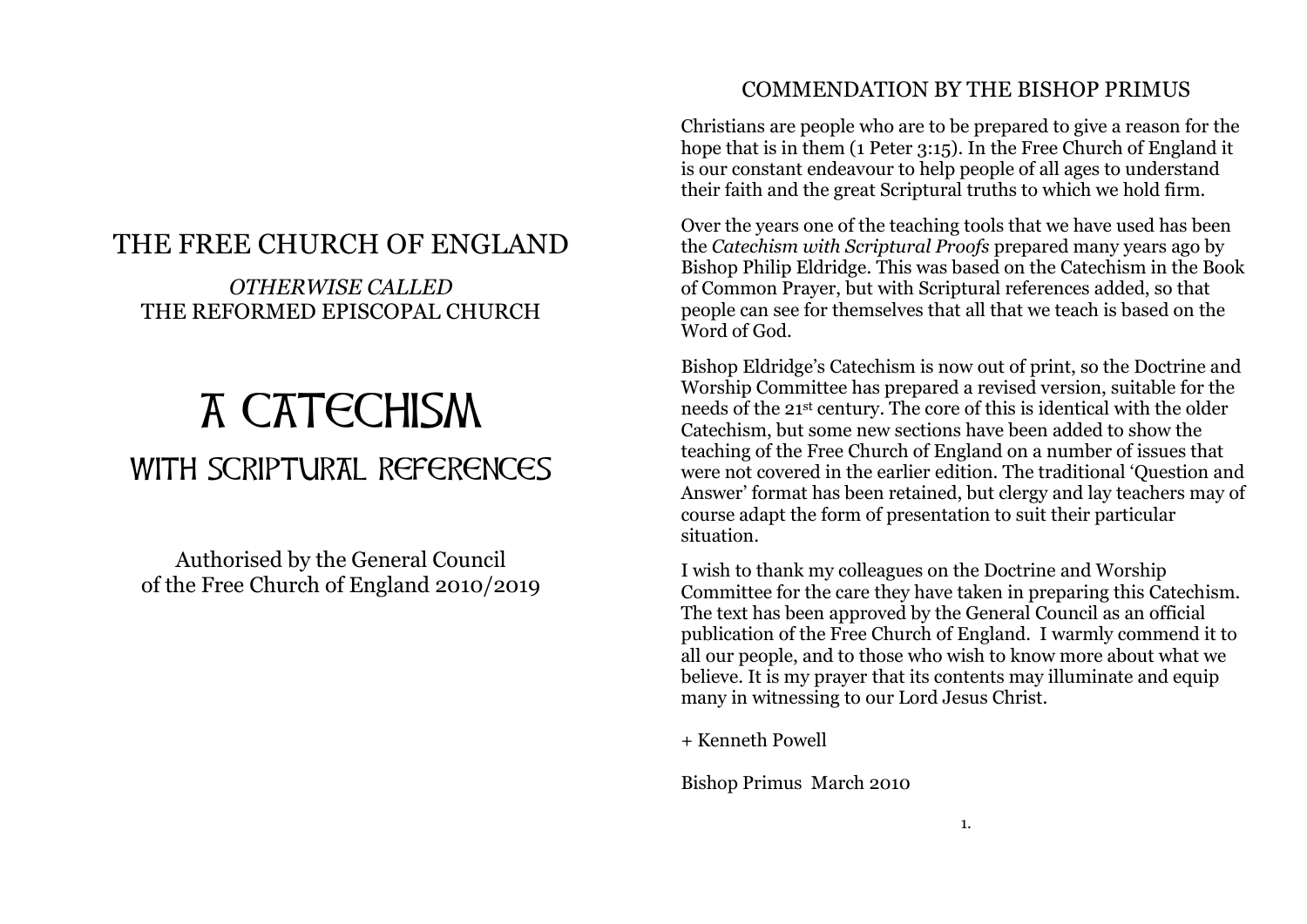**1. Question**. **What is your Christian name? Answer.** N.

#### **2. Q**. **Who gave you this name?**

 **A**. My parents and godparents at my Baptism; when I was dedicated to God and made a member of the visible Church of Christ. (Luke 1:59-60, 2:21; 1 Corinthians 12:12-13)

#### **3. Q**. **What is required of every member of Christ's Church?**

 **A**. Repentance and faith in our Lord Jesus Christ. (Mark 1:15; Acts 2:38; Acts 16:31, 20:21; Romans 10:9)

#### **4. Q**. **What do you mean by repentance?**

 **A**. I mean a change of mind and heart, through God's gift of grace, whereby we turn with sorrow from our sins to love and serve God. (2) Corinthians. 7:10-11; Luke 3:8, 11, 14; Acts 26:20; 1 Thessalonians. 1:9)

#### **5. Q**. **What do you mean by faith in our Lord Jesus Christ?**

**A***.* I mean believing and trusting in Jesus Christ as God made flesh for our sakes (John 1:14; 1 John 4:2-3), through whose blood we receive forgiveness of sins (Eph. 1:7), and through whose righteousness we are accounted and made righteous before God (2 Corinthians. 5:21; Romans 5:19). I am to show my faith in a life of discipleship that brings forth good works that glorify God (Matthew 5:16, James 2:14-17, Ephesians 2:8-9).

#### **6. Q**. **What was undertaken by those who brought you to be baptised?**

 **A**. They undertook to teach me three things. First, that I should renounce the devil and all his works, the attractions and emptiness of this wicked world, and all the sinful lusts of the flesh; (Eph. 5:11; 1 John 2:15-17)

Secondly, that I should put my whole trust in Jesus Christ as Lord and Saviour; (Mark 16:15-16; 2 Thessalonians. 2:15) and believe all the Articles of the Christian Faith (Matthew 28:20).

And, thirdly, that I should keep God's holy will and commandments, and serve him faithfully all the days of my life. (Matthew 7:21; Eph. 2:10)

#### II CHRISTIAN BELIEF

#### **7. Q**. **Where do you find a summary of this Christian faith which you are bound to receive and hold fast?**

 **A**. I find a summary of the Christian faith in the Apostles' Creed and the Nicene Creed.

#### **8. Q**. **On what authority does the Church accept these Creeds?**

 **A**. On the authority of Holy Scripture from which these truths were taken by the Fathers and Councils of the Church by the guidance of the Holy Spirit. (John 14:26; 16:13-14; Acts 15:28)

#### **Repeat the Apostles' Creed.**

**A**. I believe in God the Father Almighty, Maker of heaven and earth: And in Jesus Christ his only Son our Lord, who was conceived by the Holy Spirit, born of the Virgin Mary, suffered under Pontius Pilate, was crucified, dead, and buried; he descended into hell; the third day he rose again from the dead; he ascended into heaven, and sits at the right hand of God the Father Almighty; from thence he shall come to judge the living and the dead. I believe in the Holy Spirit; the holy Catholic Church; the communion of saints; the forgiveness of sins; the resurrection of the body; and the life everlasting. Amen.

#### **9. Q**. **What do you learn from the Creeds?**

 **A**. First, I learn to believe in God the Father (Romans 1:7), who is the creator and ruler of the universe (Acts 14:15-17), and has made me, and all things for his glory; and that in his love he sent his Son to reconcile the world to himself. (John 3:16-17)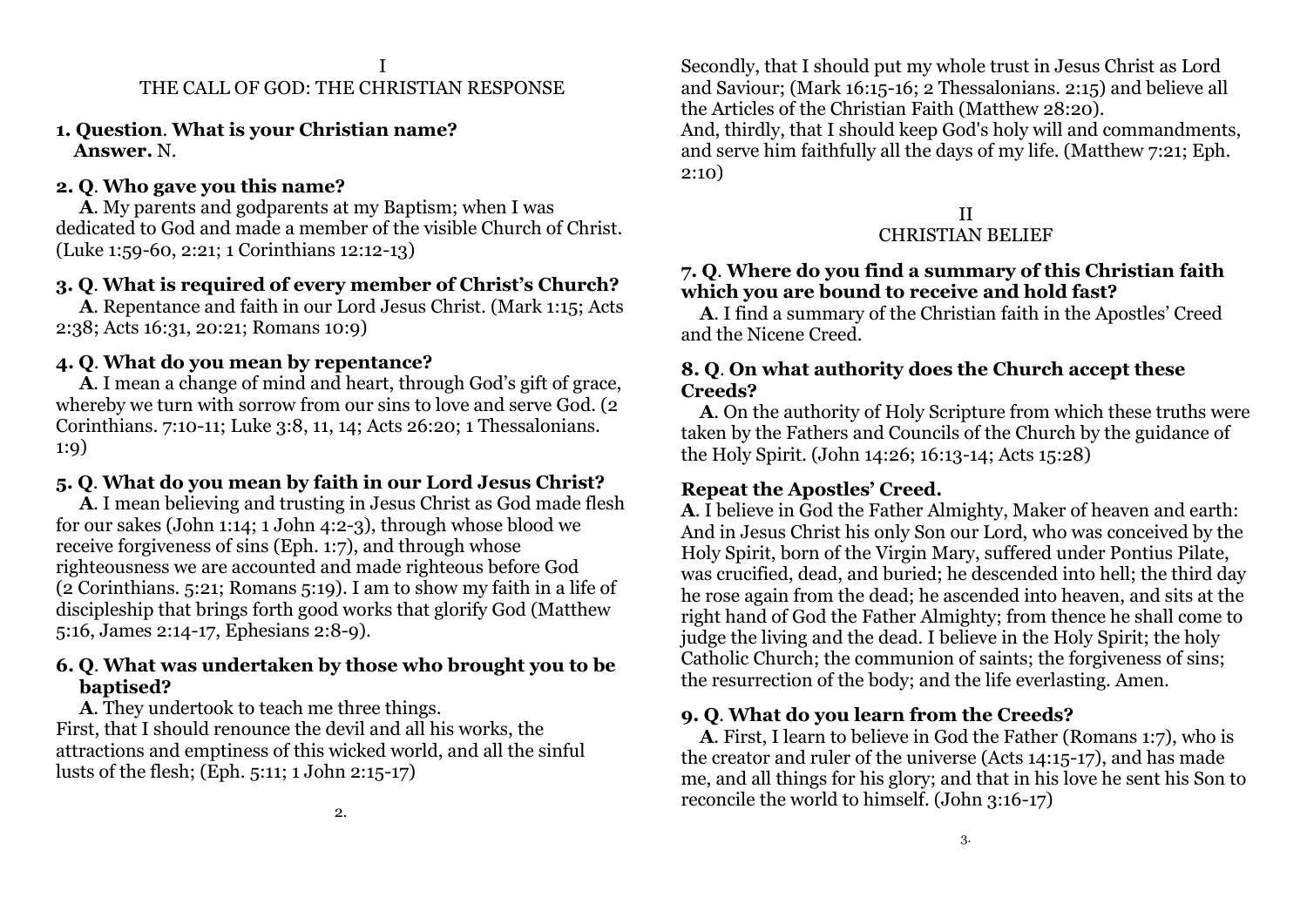Secondly, in God the Son, who became man of the Virgin Mary (Luke 1:26-33; Gal 4:4) and died for my sins and those of all mankind (1 John 2:2; Rev. 5:9; 1 Peter 1:18-19); who was raised victorious over death and was exalted to the throne of God as our advocate and intercessor (1 John 2:1; Hebrews 7:25); and that he will come as our judge and saviour (Acts 1:11, 10:42, 17:31; 1 Thessalonians 4:16-17). Thirdly, in God the Holy Spirit, who proceeds from the Father (John 15:26); who inspires all that is good in mankind; who spoke through the Prophets (2 Peter 1:20-21); who came in his fullness at Pentecost (Acts 2:1-4); who makes God's people holy (1 Peter 1:2; 2 Thessalonians 2:13) and blesses them with gifts to use to his glory (1Corinthians 12:7-11); and who enables me to grow more like Jesus Christ (Romans 8:29; Galatians 4:19).

#### III CHRISTIAN OBEDIENCE

#### **10. Q**. **The third promise made at your Baptism binds you to keep God's commandments all the days of your life. Where has God made these commandments known?**

 **A**. God has made his commandments known in the Scriptures of the Old and New Testaments, especially in the teaching and example of our Lord Jesus Christ.

#### **11. Q**. **Repeat the ten Commandments found in the Law of Moses** (shortened from Exodus 20:1-17)

 **A.** I am the Lord your God; you shall have no other gods but me. You shall not make for yourself any idols, nor bow down to them and worship them:

You shall not dishonour the name of the Lord your God.

Remember the Sabbath Day and keep it holy.

Honour your father and your mother.

You shall not commit murder.

You shall not commit adultery.

You shall not steal.

You shall not give false testimony against your neighbour. You shall not covet anything that belongs to your neighbour.

#### **12. Q***.* **What is our Lord's summary of this Law?**

 **A.** Our Lord Jesus Christ said: 'The first commandment is this: "Hear, O Israel, the Lord our God is one Lord. You shall love the Lord your God with all your heart, with all your soul, with all your mind and with all your strength". The second is this: "You shall love your neighbour as yourself". There is no other commandment greater than these.' (Mark 12:28-31)

#### **13. Q**. **What do you learn by these Commandments?**

 **A**. I learn two things: my duty towards God, and my duty towards my neighbour.

#### **14. Q**. **What is your duty towards God?**

 **A**. My duty towards God is to worship him as the only true God (Matthew 4:10; 1 Thessalonians 1:9); to love, trust and give thanks to him and obey him; and by the witness of my words and deeds to bring others to serve him (Romans 15:16), to allow no person or created thing to take his place, but to use my time, my gifts and my possessions as one who must give an account to him (Matthew 25:14- 30), to keep the Lord's day for worship (Hebrews 10:25), prayer and rest from work, to take up my Cross and follow Christ in penitence and faith (Luke 9:23-26), living in thankful remembrance of his death, and to heed the voice and promptings of the Holy Spirit (1 Thessalonians 5:19), to be a faithful steward of God's creation (Genesis 1:29-30, 2:15; Psalm 104).

#### **15. Q**. **What is your duty towards your neighbour?**

 **A**. My duty towards my neighbour is to love them as myself (Matthew 22:39), and to behave towards everyone as I would want them to behave towards me (Matthew 7:12); to love, respect and help my father and mother (Proverbs 1:8; 1 Timothy 5:4); to honour, obey and pray for the Queen and all who are in authority under her (1 Timothy 2:1-3; Romans 13:1-7); to be respectful to all, and without envy; to hurt nobody by word nor deed; to be true and just in all my dealings; to bear no malice nor hatred in my heart (1 Thessalonians 5:14-15); to keep my hands from picking and stealing, and my tongue from lying, slandering and harmful gossip; to be clean in thought, word and deed (Ephesians 4:25-29), controlling my bodily desires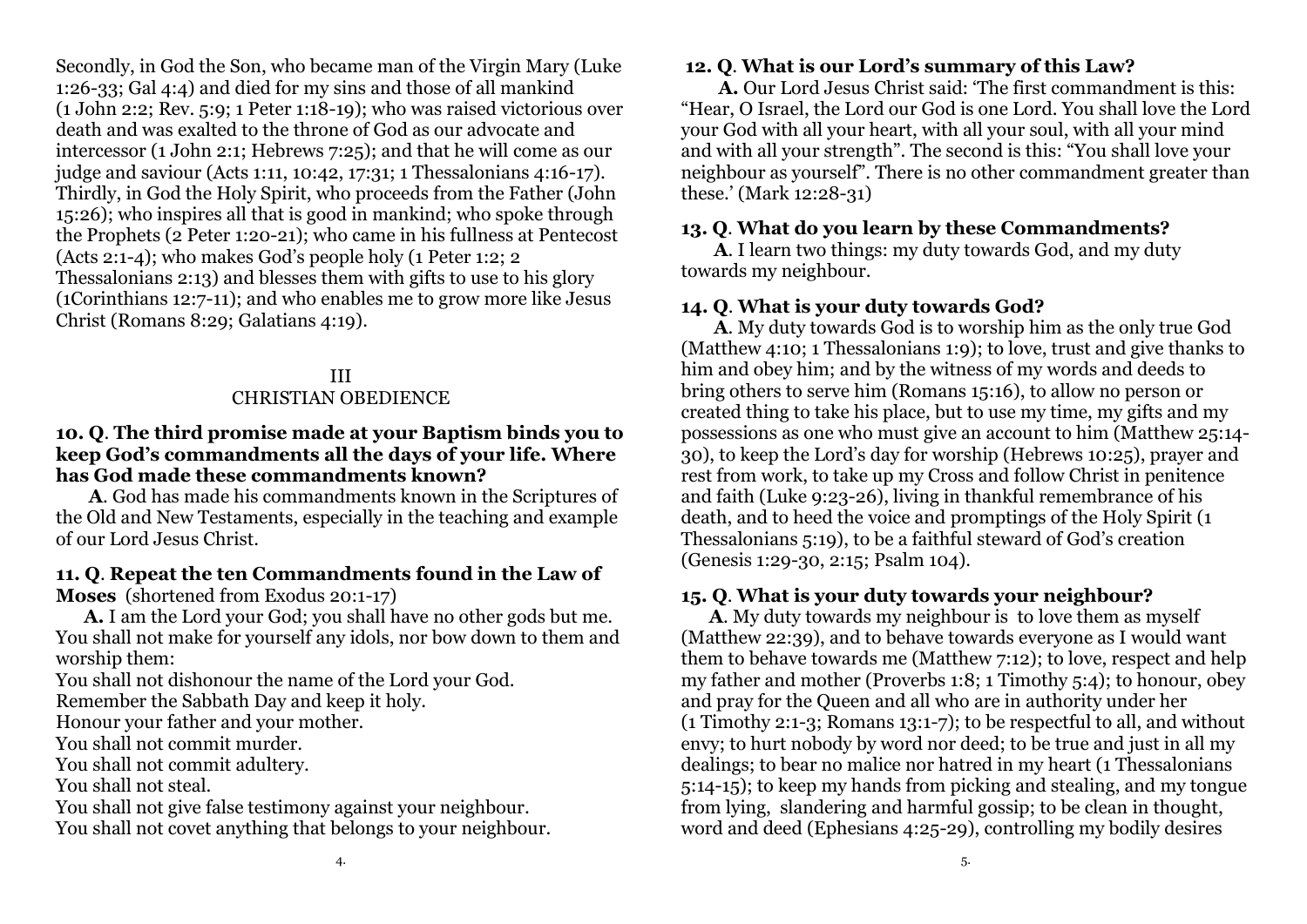through the power of the Holy Spirit who dwells within me (1 Thessalonians 4:3-4), and if called to the state of matrimony to live faithfully in it (Hebrews 13:4); not to covet nor desire other people's possessions; but to work honestly and well, and to give generously to those in need (1 Thessalonians 4:11-12). Thus I acknowledge God's reign in human society, and try to live as a citizen of his Kingdom, fighting against evil wherever I find it, in myself, or in the world around me.

#### IV. THE HOLY SPIRIT IN THE CHURCH

#### **GRACE**

#### **16. Q**. **How can you carry out these duties and overcome temptation and sin?**

 **A**. I can do these things only by the help of God and through his grace (Philippians 4:13; Hebrews 4:16).

#### **17. Q**. **In what ways do you receive these gifts of God's grace?**

 **A**. I receive these gifts of God's grace within the fellowship of the Church, when I humbly worship and pray (James 4:6), when I read the Bible, when I receive the Sacraments, and as I live my daily life to his glory.

#### THE CHURCH

#### **18. Q**. **What is the Church?**

 **A.** The Church is the People of God (Exodus 6:7) and the Body of Christ (Ephesians 1:22-23, 5:23; 1 Corinthians 12:27; Romans 12:5), the temple of the living God (2 Corinthians 6:19), a royal priesthood (1 Peter 2:5,9: Revelation 5:10) through which he continues the proclamation of the Kingdom (Romans 10:14-15) and his reconciling work on earth (2 Corinthians 5:18-20). Its members enter it by faith and baptism, and are one company with those who worship God in heaven. It is the community in which the living Tradition received from the Apostles is transmitted until the end of the world (Ephesians 2:20; 2 Thessalonians 2:15; 2 Timothy 1:13-14, 2:2).

#### **19. Q**. **How is the Church described in the Creeds?**

 **A**. The Church is described as One, Holy, Catholic and Apostolic.

#### **20. Q**. **What do you mean by these words?**

 **A**. By these words I mean that: the Church is *One*, because, in spite of its visible divisions, it is one family under one Father (Ephesians 4:3-4), whose purpose is to unite all people in Jesus Christ (John 17:21), who is the Head of the Church (Colossians 1:18); the Church is *Holy* because it is set apart by God for himself, through the Holy Spirit (Exodus 31:13; 1 Peter 1:16; Ephesians 5:25-26); the Church is *Catholic* because it is universal, for all nations and for all time, holding the Christian faith in its fullness (Matthew 28:19-20; Ephesians 1:22-23); the Church is *Apostolic* because it is sent to preach the Gospel to the whole world, and receives its divine authority from Christ through his Apostles. (Acts 2:42; Ephesians 2:19-20; Revelation 7:9, 21:14; Galatians 1:1).

#### **21. Q**. **What is the Free Church of England?**

 **A**. The Free Church of England is part of the ancient Church of this land and a branch of the One, Holy, Catholic and Apostolic Church, whose doctrine she proclaims and whose ministry she maintains.

#### WORSHIP AND PRAYER

#### **22. Q**. **What do you mean by the worship of God?**

 **A**. To worship God is to respond to his love, first by joining in the Church's offering of praise, thanksgiving, prayer and spiritual sacrifice (1 Peter 2:5), and by hearing his holy Word (1 Timothy 4:13); secondly by acknowledging him as the Lord of my life and offering my life in return as a living sacrifice. (Romans 12:1)

#### **23. Q**. **Why do we keep Sunday as the chief day of Christian worship?**

 **A**. We keep Sunday as the chief day of Christian worship because it was on this day – the first day of the week – that our Lord Jesus Christ rose from the dead (Luke 24:1; John 20:1; Acts 20:7).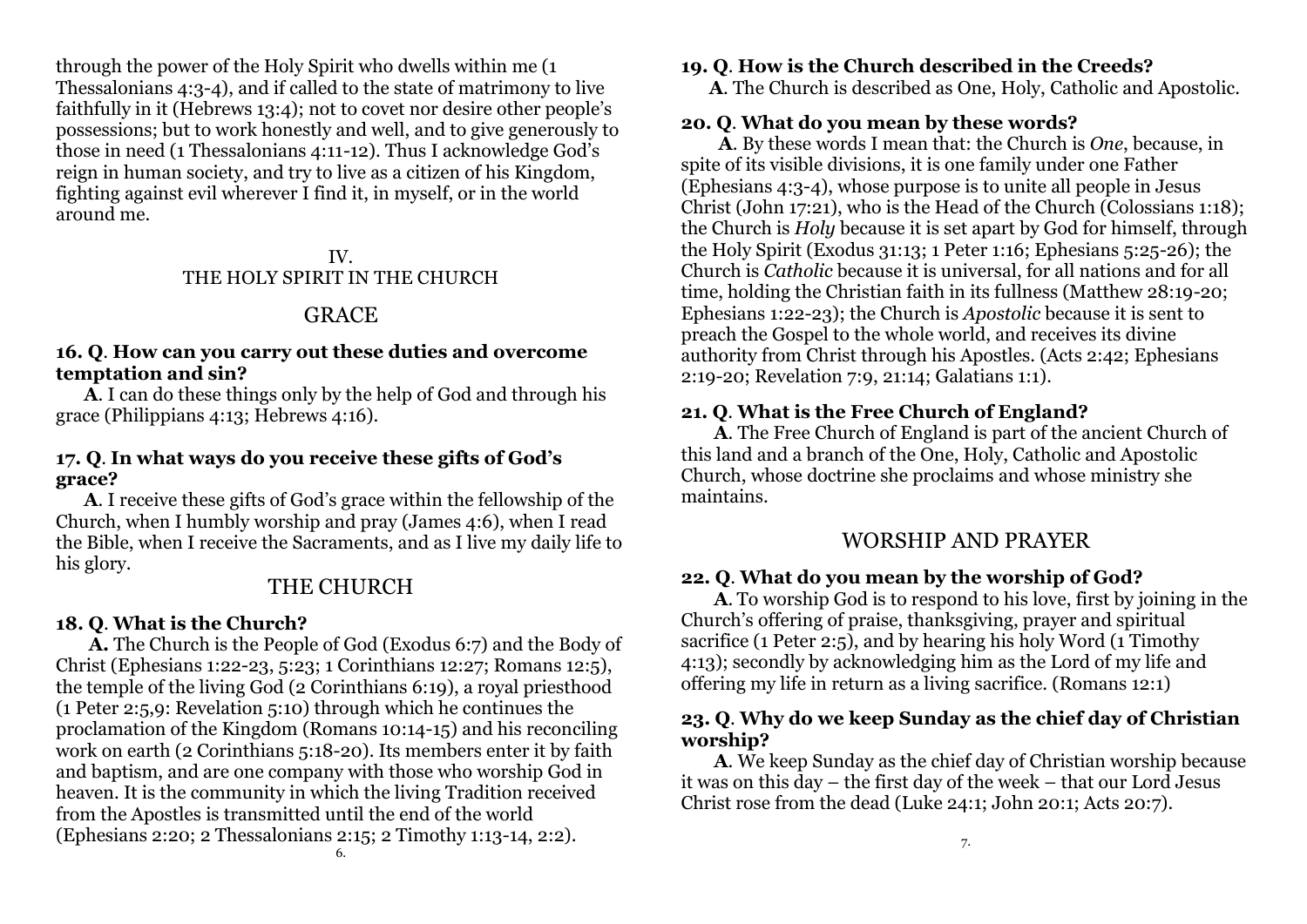#### **24. Q**. **What is prayer?**

 **A**. Prayer is the lifting up of hearts and minds to God. We adore him, we confess our sins and ask to be forgiven, we thank him, we pray for others and for ourselves, we listen to him and seek to know his will.

#### **Repeat the Lord's Prayer**

Our Father who art in heaven, hallowed be thy name. Thy kingdom come. Thy will be done, on earth as it is in heaven. Give us this day our daily bread, and forgive us our trespasses, as we forgive those who trespass against us; and lead us not into temptation, but deliver us from evil. For thine is the kingdom, the power and the glory, for ever and ever. Amen.

or

Our Father in heaven, hallowed be your name. Your kingdom come, Your will be done, on earth as in heaven. Give us today our daily bread; forgive us our sins as we forgive those who sin against us. Lead us not into temptation, but deliver us from evil. For the kingdom, the power and the glory are yours, now and for ever. Amen.

#### **25. Q**. **What do you ask God in this prayer?**

 **A**. I ask my heavenly Father, who is the giver of all goodness, to send his grace to me, and to all people; that we may worship him, serve him, and obey him, as we ought to do. And I pray that God will send us all the things that we need for both our souls and bodies; and that he will be merciful to us, forgiving us our sins and giving us grace to forgive others; and that he will help us withstand temptation, and will save and defend us from all dangers, whether spiritual or physical. Finally, I acknowledge the wonder of his sovereign power. And to all this I say, Amen, so be it.

#### **26. Q. What is temptation?**

 **A.** Temptation means 'testing'. God allows us to be tested so that we may learn to rely on him and grow spiritually (Genesis 22:1; Deuteronomy 13:3; James 1:2; 1 Peter 1:6-7). Temptation is not sin,

and when we are tempted, God offers us a way out (1 Corinthians 10:13). Jesus was tempted in every respect as we are, but never sinned (Hebrews 4:15; Matthew 4:1-11).

#### THE BIBLE

#### **27. Q**. **What is the Bible?**

 **A**. The Bible is the name given to the collection of Sacred Scriptures of both the Old and New Testaments or Covenants, of which God is the Inspirer and Author (2 Timothy 3:16; 2 Peter 1:20-21, 3:15-16). It is the record of his revelation of himself to mankind through the patriarchs (Romans 15:8), prophets (Acts 3:24) and his people Israel, and above all in his Son, Jesus Christ (Acts 17:11; Hebrews 1:1-2). With the sending of Christ and the gift of the Holy Spirit, recorded in the apostolic testimony, God's definitive selfrevelation is now fully complete (Luke 21:8, 33; Revelation 22:18-19).

#### **28. Q**. **How was the Bible given to us?**

 **A**. The Bible was given to us by the Holy Spirit who first inspired and guided the writers (2 Peter 1:21), and then led the Church to receive their writings as Holy Scripture (1 Timothy 4:13; Colossians 4:16; 2 Peter 3:2).

#### **29. Q**. **How should we read the Bible?**

 **A**. We should read the Bible with the desire and prayer that we may know Christ better (John 5:39) and that through it God will speak to us by his Holy Spirit, and enable us to know him and do his will (Psalm 119:9-16).

#### THE GOSPEL SACRAMENTS

#### **30. Q**. **What do you mean by a Sacrament?**

 **A**. By a sacrament I mean a celebration of redemption, in a manner commanded by Christ, in which material things become signs and pledges of God's grace, and outward and visible signs of inward and spiritual grace which we receive when we receive the sacrament in faith.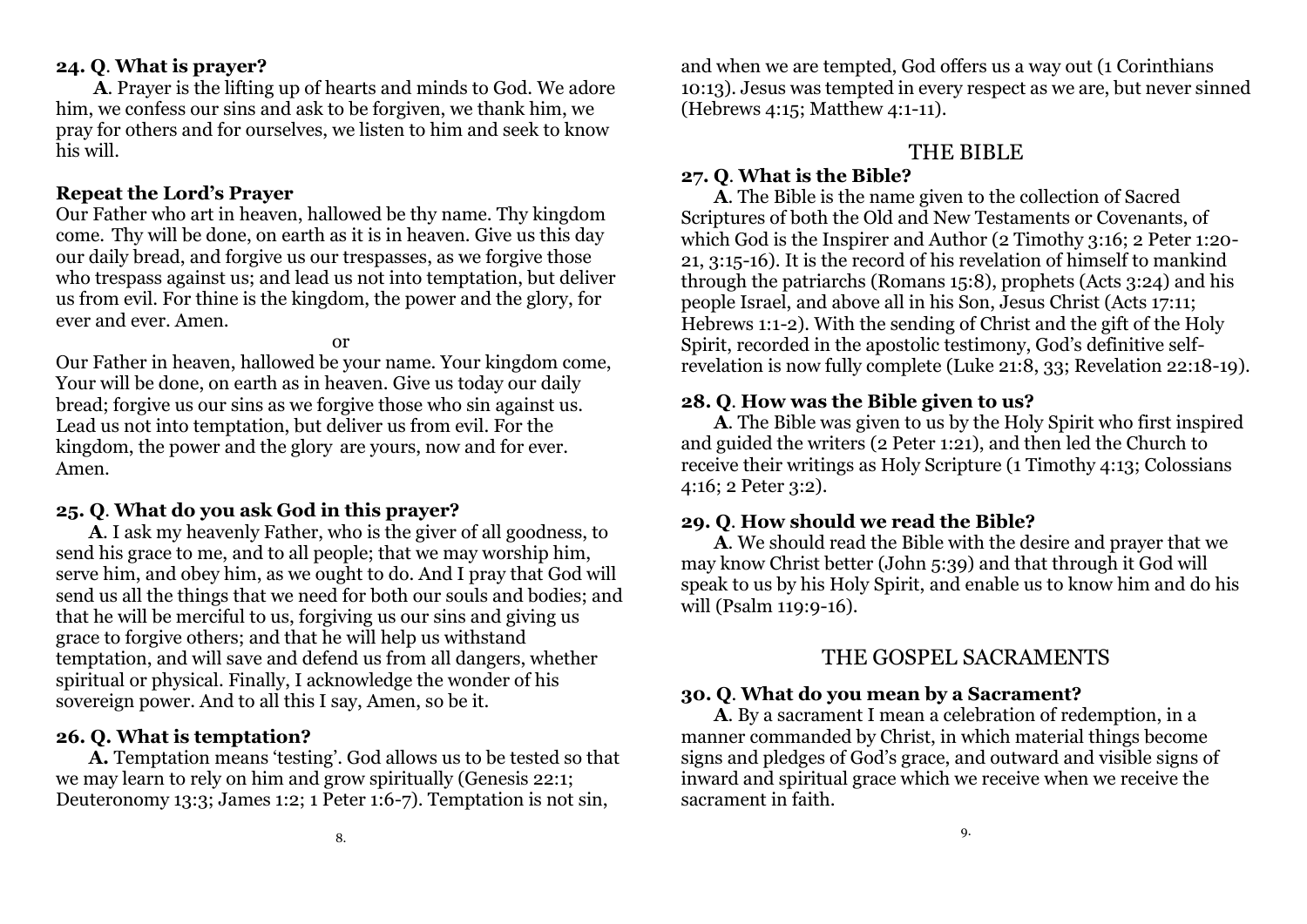#### *31. Q*. **What are the Sacraments instituted by Christ in the Gospel?**

 *A*. Christ in the Gospel has appointed two Sacraments for his Church, as needed by all for the fullness of life: Baptism (Matthew 28:19; Mark 16:15-16), and the Lord's Supper (which is also called Holy Communion and Eucharist) (Luke 22:19; 1 Corinthians 11:23- 26).

#### **32. Q**. **What is the outward visible sign or form in Baptism?**

 **A**. Water (Acts 8:36-7, 10:47); in which we are baptized in the name of the Father, and of the Son, and of the Holy Spirit (Matthew 28:19).

#### **33. Q**. **What is the inward and spiritual grace?**

 **A**. Union with Christ in his death and resurrection (Romans 6:3- 4), the forgiveness of sins (Acts 2:38), and a new birth into righteousness (John 3:5) within the royal priesthood of God's people, the Church (1 Peter 2:5, 9; 1 Corinthians 12:13).

#### **34. Q**. **What is required of persons to be baptized?**

 **A**. Repentance, whereby they forsake sin; and faith (Mark 16:16), whereby they steadfastly believe the promises of God made to them in that Sacrament (Acts 2:38-39; 1 Peter 3:21).

#### **35. Q**. **Why are infants baptized, when they cannot repent and believe?**

 **A**. In conformity with Scripture and the Tradition of the Church, infants are baptized because, though not yet old enough to make the promises for themselves, others, making the promises for them, can claim their adoption as children of God (Acts 10:24, 47, 16:15, 33; Mark 10:13-16; 1Corinthians 7:14).

#### **36. Q**. **What is the Sacrament of the Lord's Supper?**

 **A**. The Lord's Supper was instituted by our Lord Jesus Christ on the night before his crucifixion to be a continual memorial (anamnesis) of his sacrificial death (Romans 3:23-25), and of and of the benefits which we receive from it. It is also called the Eucharist, the Church's sacrifice of thanksgiving and praise

(Colossians 1:12-13; Acts 2:42, 46-7; Hebrews 13:15; 1 Peter 2;5,9); and Holy Communion because through it we have fellowship (communion) with Christ and with the whole Church. (1 Corinthians 10:17)

#### **37. Q**. **What is the outward part or sign of the Lord's Supper?**

 **A**. Bread and wine, which the Lord commanded us to receive (Matthew 26:26-28; 1 Corinthians 11:23-25).

#### **38. Q**. **What is the inward part, or thing signified?**

 **A**. The Body and Blood of Christ, God and Man, which are truly received by the faithful in the Lord's Supper. (John 6:53; 1 Corinthians 10:16; 11:26-30).

#### **39. Q**. **What is meant by receiving the Body and Blood of Christ?**

 **A**. Receiving, by the operation of the Holy Spirit, the life of Christ himself into our lives. (Ephesians 3:16-17; John 6:51-63).

#### **40. Q**. **What are the benefits that we receive by partaking?**

 **A**. The strengthening and refreshing of our souls to eternal life by the Body and Blood of Christ, as our bodies are by the bread and wine (John 6:51, 54-56; Psalm 104:15), and a foretaste of the heavenly banquet (Luke 22:14-18; Revelation 19:9)

#### **41. Q**. **What is required of those who come to the Lord's Supper?**

 **A**. To examine themselves (1 Corinthians 11:28-29), and sincerely to repent of their sins (Matthew 8:8); to have a living faith in God's mercy through Christ (Hebrews 10:19-22), remembering his death with thanksgiving; to be steadfastly resolved to lead a new life of self-offering (1 Corinthians 5:7-8; Romans 12:1); and to be in charity with all men (Matthew 5:23-24).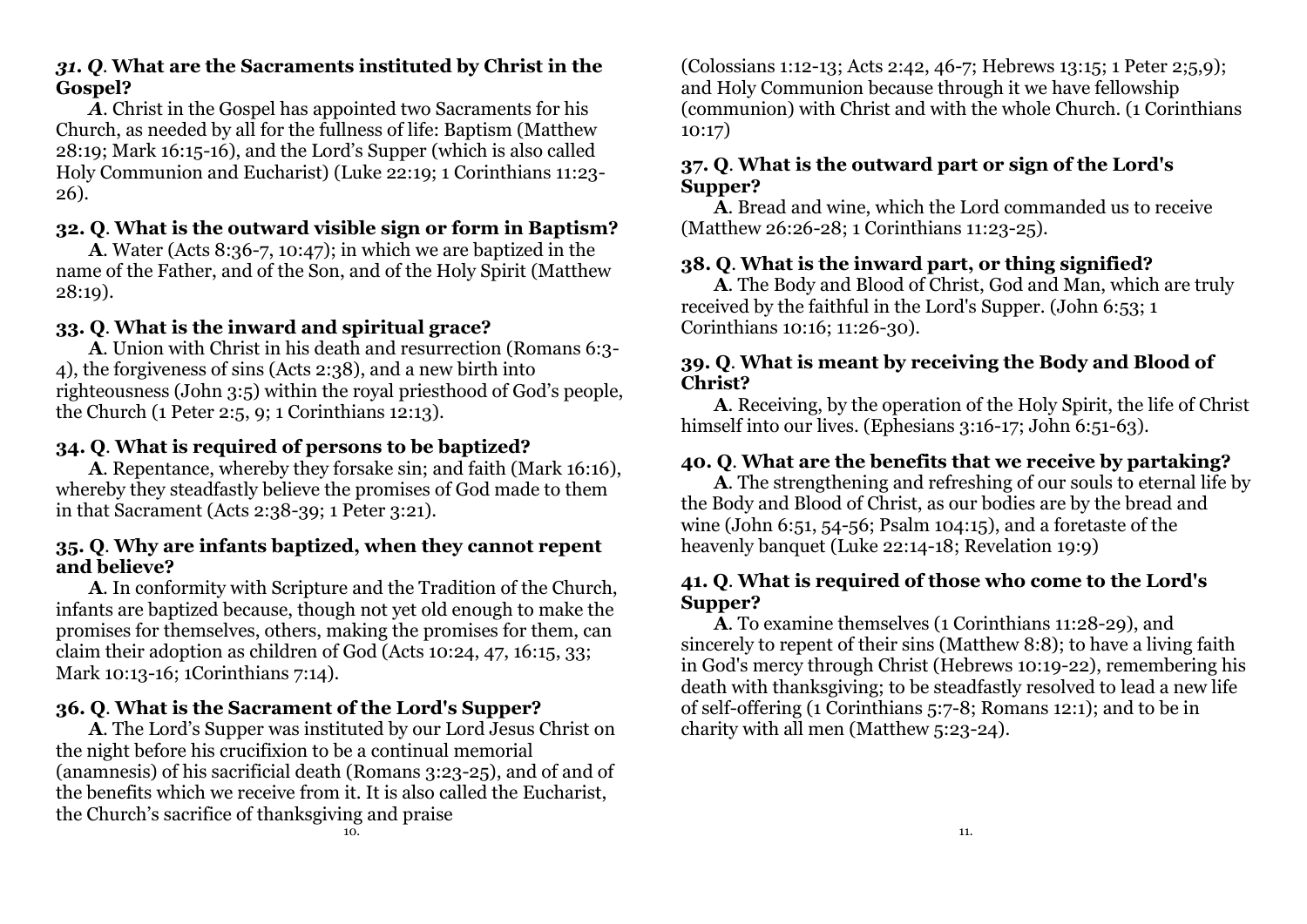#### THE CHRISTIAN MINISTRY

#### **42. Q**. **What do we mean by Ordination?**

 **A**. Ordination is the setting apart to the sacred ministry of the Church by the laying-on of hands by a bishop with prayer for the Holy Spirit (Acts 13:3, 6:6, 14:23, 20:28; I Thessalonians 5:12-13; 1 Timothy 4:14).

#### **43. Q**. **What main Orders of Ministers are there?**

 **A**. Three: Bishops, Presbyters and Deacons, which the Church has received and continued since earliest times (Philippians 1:1; Acts 15: 4, 6, 22, 21:18).

#### **44. Q**. **What is the work of a Bishop?**

 **A**. After the pattern of Jesus our Apostle, High Priest, Shepherd and Overseer (Hebrews 3:1, 1 Peter 2:25) to be a chief shepherd in the Church (Acts 20:28); to guard and teach the faith (1 Timothy 6:20); to ordain and confirm (2 Timothy 1:6); to be the chief minister of the Word and Sacraments in his Diocese (1 Timothy 3:1-7; Titus 1:6-9; 1 Peter 5:2-4); and to intercede for the people committed to his charge (Hebrews 7:24-25; 2 Thessalonians 1:11-12).

#### **45. Q**. **What is the work of a Presbyter?**

 **A**. To share the ministry of the Bishop by giving him counsel and assisting him in building up the People of God (Acts 15:22; 1 Peter 5:1); most especially by preaching the Word of God (2 Timothy 4:2); by teaching and baptizing; by presiding at the Holy Communion; by pronouncing God's forgiveness and blessing (John 20:23); and by caring for the people entrusted by the Bishop to his charge (Acts 14:23).

## **46. Q**. **What is the work of a Deacon?**

 **A**. After the pattern of Jesus the Servant (Matthew 20:28, Luke 22:27, John 13:14) to serve the People of God by helping the Bishop and Presbyters in the conduct of worship and in pastoral care (Acts 6:6, 8; 1 Timothy 3:8-10).

## **47. Q**. **Who may be admitted to these three ministries?**

 **A**. In conformity with Scripture and the Tradition of the Church, the Free Church of England admits only baptized males to these ministries (1 Corinthians 14:33-37; Ephesians 5:22; 1 Timothy 2:12), after their calling has been tested and accepted by the Church (1 Samuel 3:1-21; Acts 9:1-16; 1 Timothy 4:14).

#### **48. Q**. **Are these the only ministries in the Church?**

 **A**. No. The Holy Spirit bestows on men and women many gifts and ministries to be used in building up God's Church (Romans 12:6- 8; 1 Corinthians 12:7-11; 11:3; Ephesians 4:11).

## OTHER MINISTRIES OF GRACE

#### **49. Q**.**What is Confirmation?**

 **A**. Confirmation is the ministry by which, through prayer with the laying on of hands by the Bishop, the Holy Spirit, promised to the baptized, gives strength for the Christian life (Acts 8:17, 19:6; John 7:37-39; Luke 2:12; 2 Corinthians 1:21-22; Titus 3:5; 1 John 2:20).

#### **50. Q**. **What is required of persons to be confirmed?**

 **A**. It is required that persons to be confirmed should have been baptized, be sufficiently instructed in the Christian faith, be penitent for their sins, and be ready to confess Jesus Christ as Saviour and obey him as Lord.

#### **51. Q**. **What is Holy Matrimony?**

 **A**. Holy Matrimony is the exclusive commitment of a man and woman to each other in conjugal love (Genesis 2:20-25; 1 Corinthians 7:1-5). It is intended to be a life-long union (Matthew 19:3-12), in which children may be born and nurtured (1 Corinthians 7:12-14). A pattern for marriage is shown in Christ's love for the Church (Ephesians 5:22-33).

#### **52. Q**. **What is the ministry of Healing?**

 **A**. The seeking of God's grace for the healing of mind, spirit and body, in response to faith and prayer, by the laying on of hands and/or by anointing with oil (Mark 16:18; James 5:14-16).